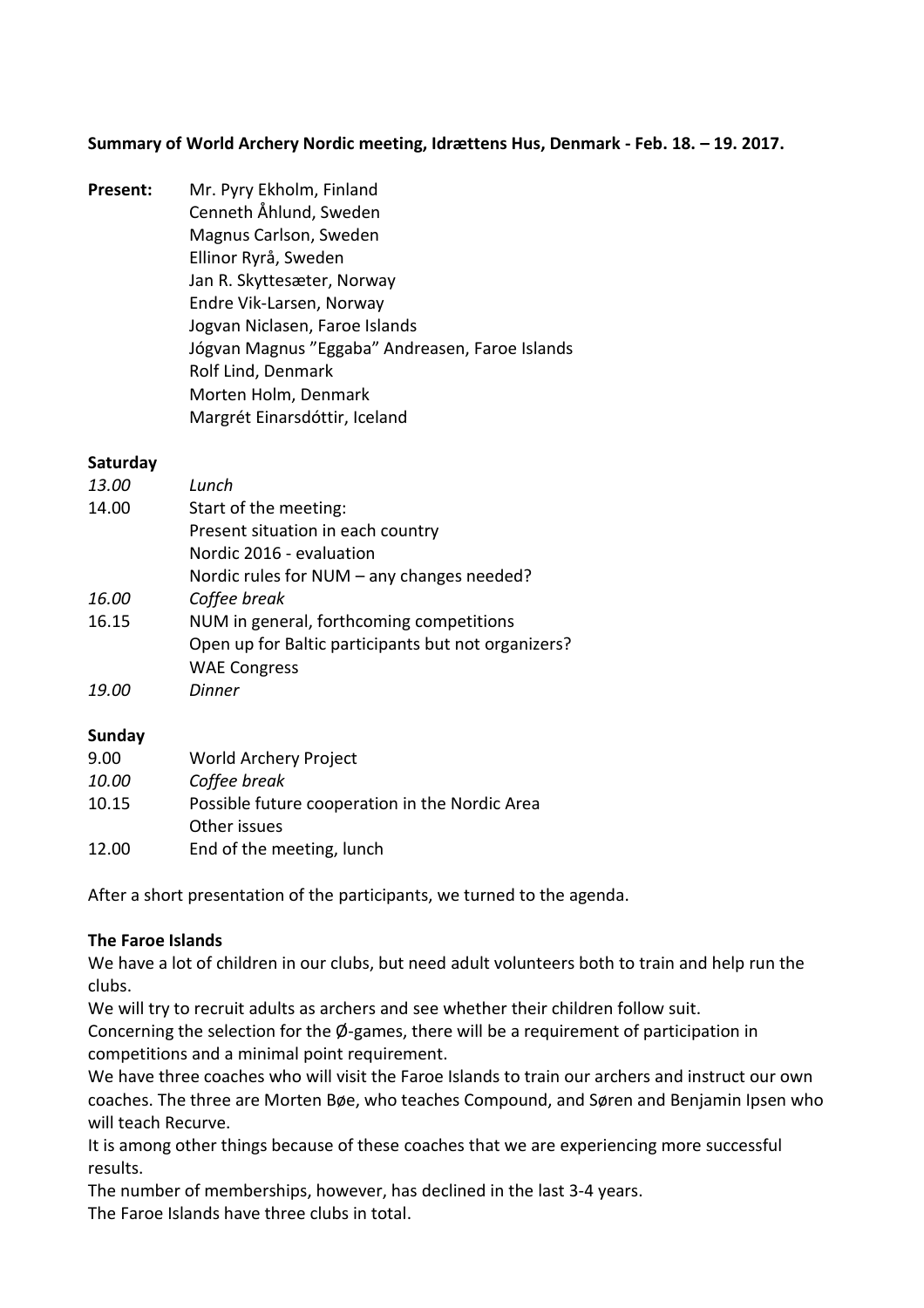#### **Sweden**

In Sweden we have passed 10.000 members, and we have had an increase in memberships since 2011.

More clubs have come to understand that they have to register all active members, and we have also, in the last couple of years, stressed from the side of the union the importance of members being registered.

We have an increase in the number of girls, we believe, because of the "Hollywood-effect".

We organize evening competitions and have quite a large number of attendants.

The self-same archers do not participate in weekend competitions, and probably would not have either way.

One of our new forms of archery is shooting from horse.

Currently we have 150 members spread across five clubs.

Each club make their own set of rules – there are no WA regulations for this category.

We experience problems in the regions where fewer children participate in competitions – and we have no idea as to why that is, perhaps because we lack coaches who want to take them.

We did not expect an increase in the number of participants from NUM 2015 to 2016, but we ended up with more.

Sweden has been given two international championships. In 2018 we will host the European Championships in field archery. In 2021 we will host the World Championships in 3D.

We are considering proposing a revision in the regulations concerning field competitions, so that barebow, as before, shoot unknown distances, while recurve and compund will shoot known distances.

We host a lot of conferences – junior, coaches, judges and board meetings. It provides us with a profitable dynamic and atmosphere during weekends.

We are short of volunteer hours and facilities in Sweden, and it does not follow the increase in memberships – we might have to consider Iceland's pay/shoot.

We have hosted a youth conference in order to figure out what they are thinking and that has given us a lot to work with. There were no agenda – they simply made it up as they went.

### **Norway:**

Morten Willmann sent his regards - he is now back at the office.

We have approximately 5000 members – we have grown over the last 4 years and now have 103 clubs.

During the last 4 years we have had a youth committee consisting of 3 members, who are chosen by election. They provide a lot of new ideas and initiatives and generally they deliver incredibly good work, which as a result has given us two members on the board under the age of 25.

We have a development consultant who travels the country in order to help the different clubs. He has visited multiple clubs during the last years, which has garnered a feeling among the clubs that the office is there to help.

We have coach training and education 1-2-3-4, where we especially see a lot of young participants, because our youth committee is good at motivating young members.

The youth committee is also in charge of the youth games, held in Lillehammer every other year with 50 different types of sport. The committee is likewise in charge of several activities leading up to NUM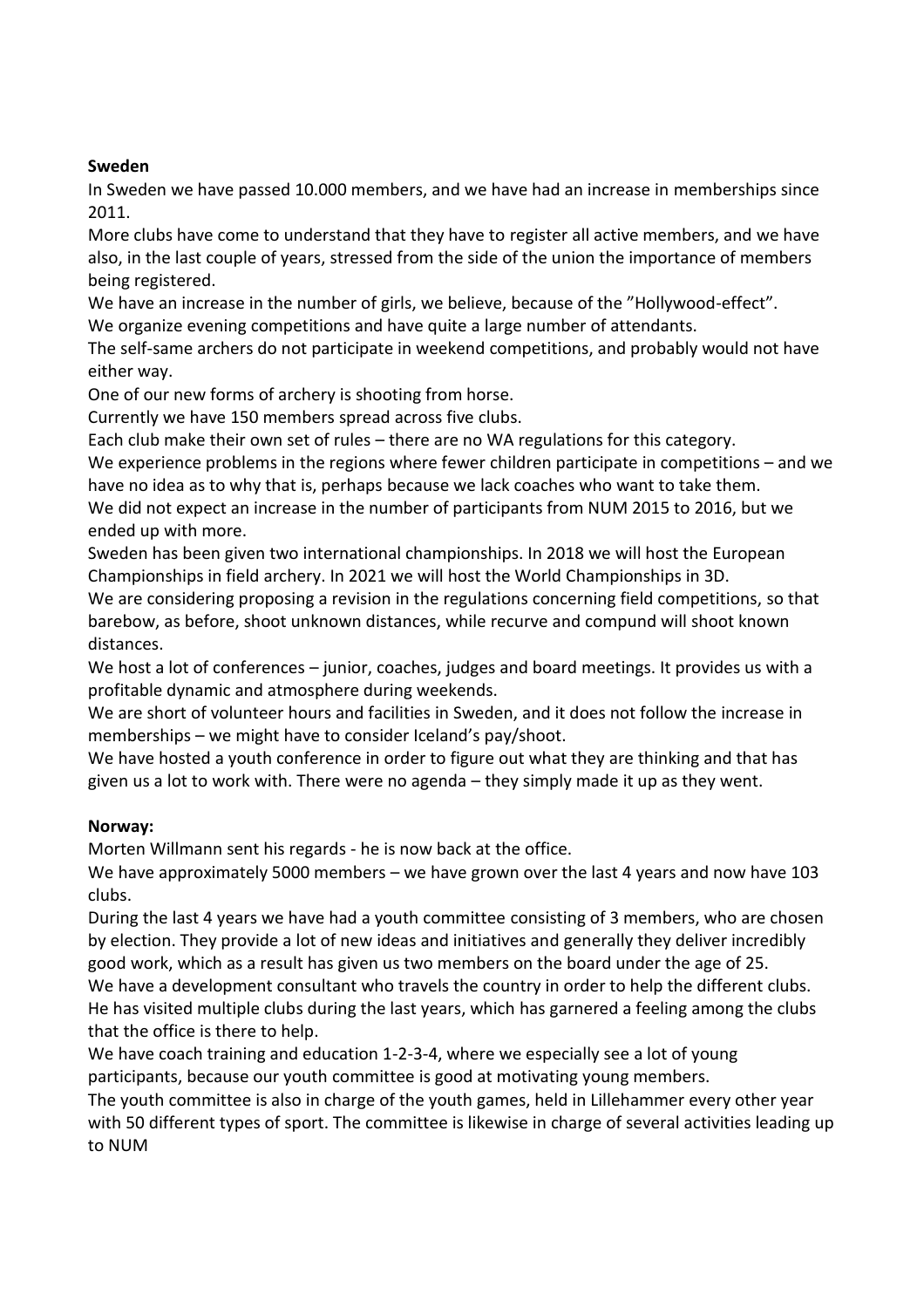#### **Iceland**

We are currently 480 members spread across 8 clubs.

We have monthly beginner's courses that usually provide 3-5 new archers each.

The youth course is sent to the clubs, it is not from the union.

The union has a total of 5 board members.

We have a judge and coach

We have 4 coaches, but lack both coaches in general and coaches to take on a higher level of training.

We have hosted a judge's course – we hope that some of them will go on to be European judges. A growing number of our members shoot in competitions and, in general they practice more often – we do not yet have an appointed national coach.

### **Finland**

We have started to host a beginner's course inspired by the Netherlands (1. arrow course) You have to qualify in order to participate in the Finnish Championships.

We are now using Ianseo – Ianseo score keeper – at our competitions and we have therefore purchased smartphones – and it now runs through wifi.

Unfortunately we have fewer members shooting competitions – we do not know why.

We organize correspondence competitions – which are reported to a database.

We have held two televised championships indoor and outdoor.

We are very interested in whether we could arrange something concerning junior national team practice.

Finland now has a WAE in the field committee.

### **Denmark**

The number of memberships in Denmark is still increasing in addition we have had a few new clubs.

We have been cut back in financial support from Team Denmark, because of missed qualifications for the Olympics. Yet Team Denmark and DIF has accepted a deal for a 2-year project concerning young and talent development.

The regulations concerning the support we have been given from DIF is changed from 2018. In the future it will be the strategic setups you already have implemented, that can receive the support.

Allen Grønkjær has resigned as sports manager and left November 2.

We have instead hired Finn Trærup-Hansen who will start March 1.

Finn's previous position was as sports manager in Badminton Denmark.

We have developed a new educational system for our coaches, which is close to being finished. In September we hosted the World Cup Finals in Odense with great success.

In connection with the World Cup Finals there was a School World Cup held on Funen. They had their own finals held Friday at the warm-up range at the World Cup Finals.

Here is a link to attachment E, concerning the instructions to approve of outdoor shooting ranges in Denmark.<http://bueskydningdanmark.dk/docs/lovudvalg/Tillaeg%20E%20baner.pdf>